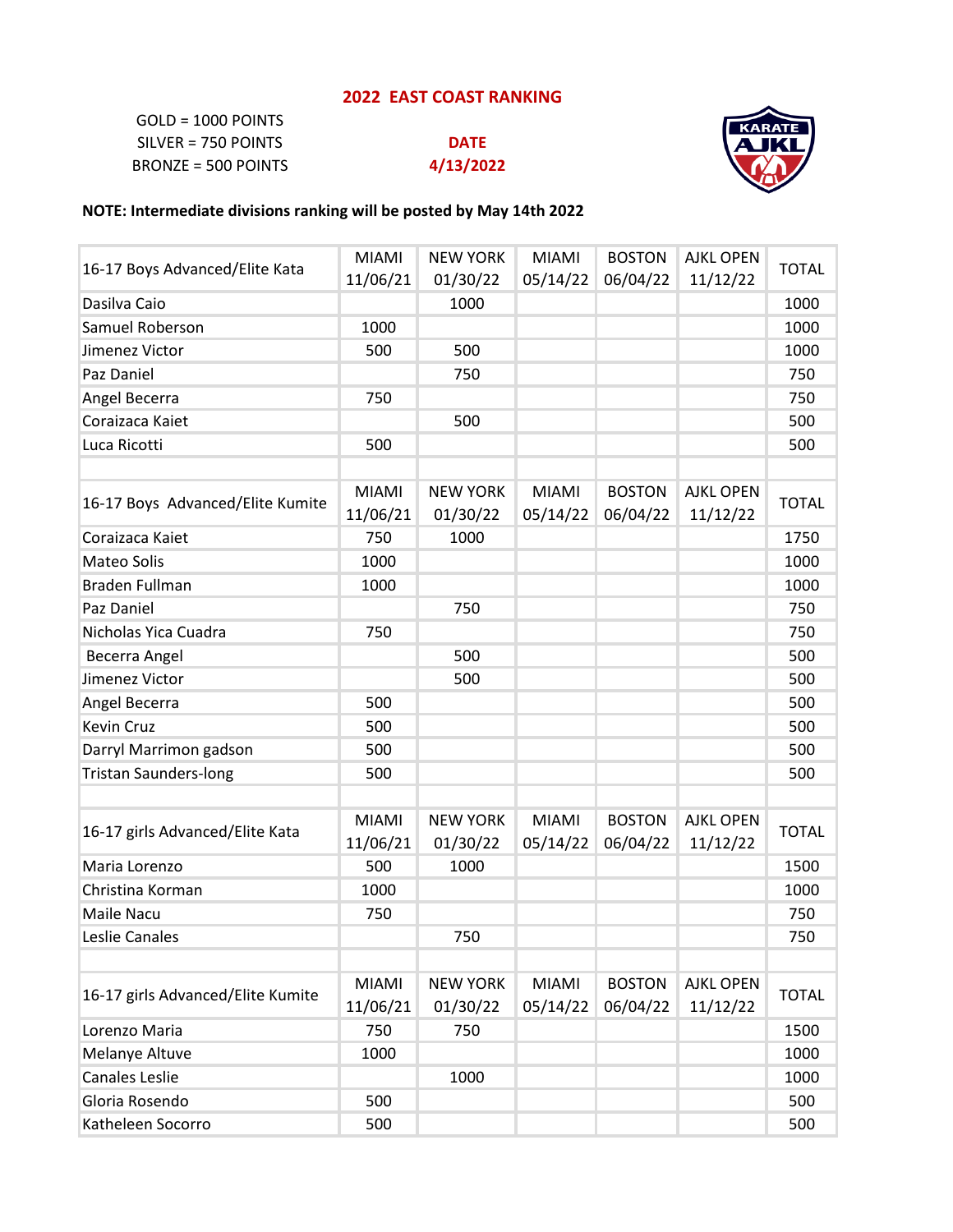| 14-15 Boys Advanced/Elite Kata    | <b>MIAMI</b>             | <b>NEW YORK</b>             | <b>MIAMI</b>             | <b>BOSTON</b>             | <b>AJKL OPEN</b>             | <b>TOTAL</b> |
|-----------------------------------|--------------------------|-----------------------------|--------------------------|---------------------------|------------------------------|--------------|
|                                   | 11/06/21                 | 01/30/22                    | 05/14/22                 | 06/04/22                  | 11/12/22                     |              |
| Nakajima-Wu Aidan                 | 1000                     | 1000                        |                          |                           |                              | 2000         |
| <b>River Ariel</b>                |                          | 750                         |                          |                           |                              | 750          |
| Luca Ricotti                      | 750                      |                             |                          |                           |                              | 750          |
| Marquez Santiago                  |                          | 500                         |                          |                           |                              | 500          |
| Kandel Eshaan                     |                          | 500                         |                          |                           |                              | 500          |
| Mateo Nacu                        | 500                      |                             |                          |                           |                              | 500          |
| Juan Negretti                     | 500                      |                             |                          |                           |                              | 500          |
| 14-15 Boys Advanced/Elite Kumite  | <b>MIAMI</b><br>11/06/21 | <b>NEW YORK</b><br>01/30/22 | <b>MIAMI</b><br>05/14/22 | <b>BOSTON</b><br>06/04/22 | <b>AJKL OPEN</b><br>11/12/22 | <b>TOTAL</b> |
| Nakajima-Wu Aidan                 | 1000                     | 1000                        |                          |                           |                              | 2000         |
| <b>River Ariel</b>                | 500                      | 500                         |                          |                           |                              | 1000         |
| Kristian Taneski                  | 1000                     |                             |                          |                           |                              | 1000         |
| Marquez Santiago                  |                          | 750                         |                          |                           |                              | 750          |
| Milo Platz walker                 | 750                      |                             |                          |                           |                              | 750          |
| <b>Mateo Nacu</b>                 | 750                      |                             |                          |                           |                              | 750          |
| <b>Brian Cruz</b>                 | 500                      |                             |                          |                           |                              | 750          |
| Kandel Eshaan                     |                          | 500                         |                          |                           |                              | 500          |
| Benjamin Valenzuela               | 500                      |                             |                          |                           |                              | 500          |
|                                   |                          |                             |                          |                           |                              |              |
|                                   |                          |                             |                          |                           |                              |              |
| 14-15 Girls Advanced/Elite Kata   | <b>MIAMI</b>             | <b>NEW YORK</b>             | <b>MIAMI</b>             | <b>BOSTON</b>             | <b>AJKL OPEN</b>             | <b>TOTAL</b> |
|                                   | 11/06/21                 | 01/30/22                    | 05/14/22                 | 06/04/22                  | 11/12/22                     |              |
| Kennaway Madelyn                  |                          | 1000                        |                          |                           |                              | 1000         |
| Alessandra Perez                  | 1000                     |                             |                          |                           |                              | 1000         |
| Deodhari Sierra                   |                          | 750                         |                          |                           |                              | 750          |
| Sofia Rodriguez flores            | 750                      |                             |                          |                           |                              | 750          |
| Luk Alyssa                        |                          | 500                         |                          |                           |                              | 500          |
| Nicholas Sena                     |                          | 500                         |                          |                           |                              | 500          |
| Gabriella Navarrete               | 500                      |                             |                          |                           |                              | 500          |
| bella Solis                       | 500                      |                             |                          |                           |                              | 500          |
| Lucy Skinner                      | 500                      |                             |                          |                           |                              | 500          |
|                                   |                          |                             |                          |                           |                              |              |
| 14-15 Girls Advanced/Elite Kumite | <b>MIAMI</b><br>11/06/21 | <b>NEW YORK</b><br>01/30/22 | MIAMI<br>05/14/22        | <b>BOSTON</b><br>06/04/22 | <b>AJKL OPEN</b><br>11/12/22 | <b>TOTAL</b> |
| Nicholas Sena                     |                          | 1000                        |                          |                           |                              | 1000         |
| Melanye Altuve                    | 1000                     |                             |                          |                           |                              | 1000         |
| Gabriela Navarrete                | 750                      |                             |                          |                           |                              | 750          |
| Makenzie Gable                    | 500                      |                             |                          |                           |                              | 500          |
| Lucy Skinner                      | 500                      |                             |                          |                           |                              | 500          |
|                                   |                          |                             |                          |                           |                              |              |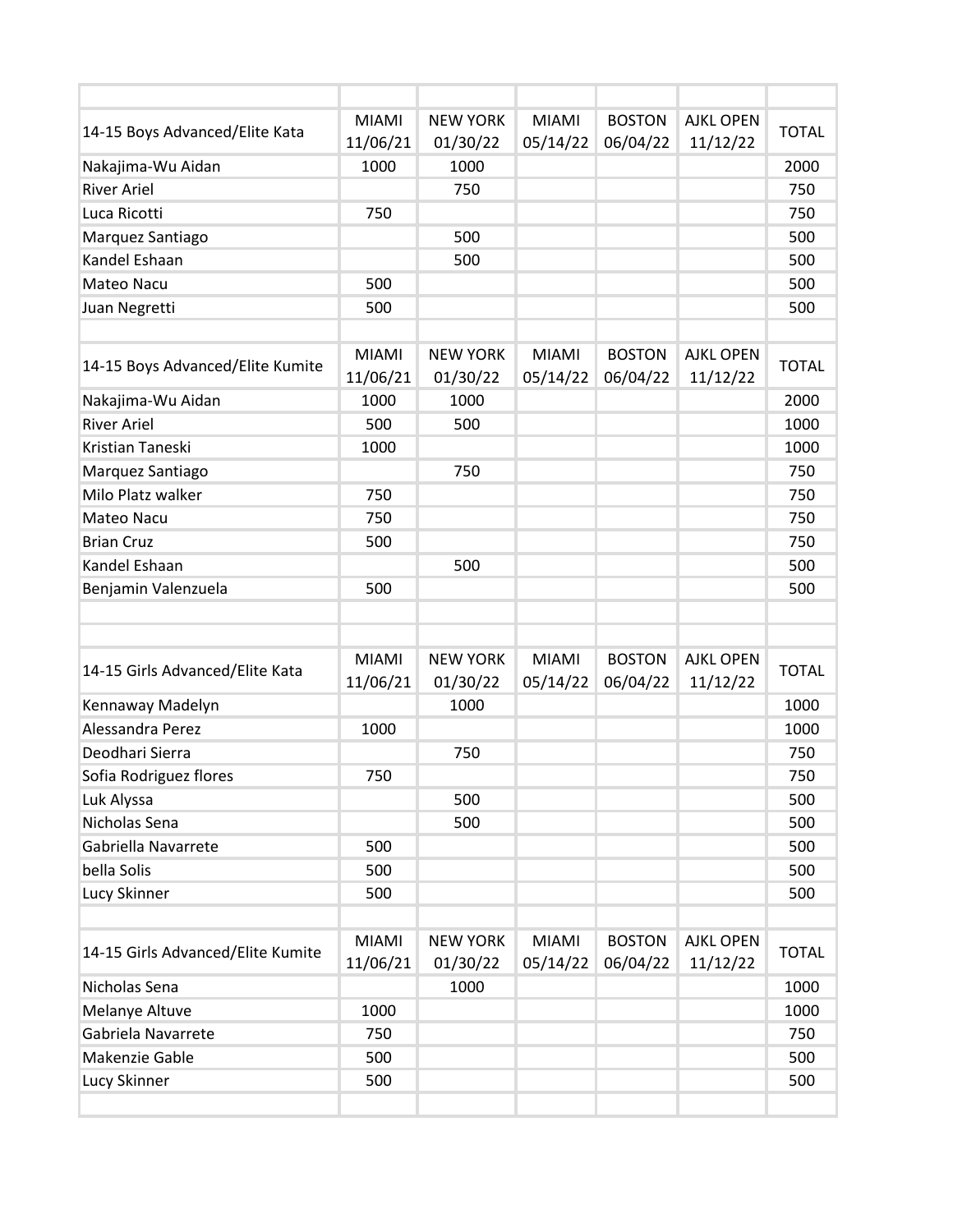| 12-13 Boys Advanced/Elite Kata    | <b>MIAMI</b>             | <b>NEW YORK</b>             | <b>MIAMI</b>             | <b>BOSTON</b>             | <b>AJKL OPEN</b>             | <b>TOTAL</b> |
|-----------------------------------|--------------------------|-----------------------------|--------------------------|---------------------------|------------------------------|--------------|
|                                   | 11/06/21                 | 01/30/22                    | 05/14/22                 | 06/04/22                  | 11/12/22                     |              |
| Angulo Daniel                     |                          | 1000                        |                          |                           |                              | 1000         |
| Cheo Issa                         | 1000                     |                             |                          |                           |                              | 1000         |
| Castro Jojo                       |                          | 750                         |                          |                           |                              | 750          |
| Kevin Ghassemi                    | 750                      |                             |                          |                           |                              | 750          |
| Razzakov Abdurazzak               |                          | 500                         |                          |                           |                              | 500          |
| Oquendo Jonathan                  |                          | 500                         |                          |                           |                              | 500          |
| Dante Rodriguez                   | 500                      |                             |                          |                           |                              | 500          |
| <b>Sterling Keefe</b>             | 500                      |                             |                          |                           |                              | 500          |
|                                   |                          |                             |                          |                           |                              |              |
| 12-13 Boys Advanced/Elite Kumite  | <b>MIAMI</b><br>11/06/21 | <b>NEW YORK</b><br>01/30/22 | <b>MIAMI</b><br>05/14/22 | <b>BOSTON</b><br>06/04/22 | <b>AJKL OPEN</b><br>11/12/22 | <b>TOTAL</b> |
| Luca Serafimovich                 | 1000                     |                             |                          |                           |                              | 1000         |
| Oquendo Jonathan                  |                          | 1000                        |                          |                           |                              | 1000         |
| Diego Guillen                     | 1000                     |                             |                          |                           |                              | 1000         |
| Luis Corao                        | 750                      |                             |                          |                           |                              | 750          |
| Okoli Obinna                      |                          | 750                         |                          |                           |                              | 750          |
| Alexander Bracho                  | 750                      |                             |                          |                           |                              | 750          |
| Castro Jojo                       |                          | 500                         |                          |                           |                              | 500          |
| Quinones Gustavo                  |                          | 500                         |                          |                           |                              | 500          |
| Cheon Isa                         | 500                      |                             |                          |                           |                              | 500          |
| Jonal Hernandez                   | 500                      |                             |                          |                           |                              | 500          |
| Antonio Taneski                   | 500                      |                             |                          |                           |                              | 500          |
| Kin Meng kcomt                    | 500                      |                             |                          |                           |                              | 500          |
|                                   |                          |                             |                          |                           |                              |              |
| 12-13 Girls Advanced/Elite Kata   | <b>MIAMI</b><br>11/06/21 | <b>NEW YORK</b><br>01/30/22 | <b>MIAMI</b><br>05/14/22 | <b>BOSTON</b><br>06/04/22 | <b>AJKL OPEN</b><br>11/12/22 | <b>TOTAL</b> |
| Deodhari Sierra                   |                          | 1000                        |                          |                           |                              | 1000         |
| Alessandra Perez                  | 1000                     |                             |                          |                           |                              | 1000         |
| Goldman-Wetzler Eden              |                          | 750                         |                          |                           |                              | 750          |
| Maria Méndez                      | 750                      |                             |                          |                           |                              | 750          |
| <b>Cintron Pearl</b>              |                          | 500                         |                          |                           |                              | 500          |
| Guaitarilla Kamila                |                          | 500                         |                          |                           |                              | 500          |
| Sofia Rodriguez flores            | 500                      |                             |                          |                           |                              | 500          |
| Marlee Karounos                   | 500                      |                             |                          |                           |                              | 500          |
|                                   |                          |                             |                          |                           |                              |              |
| 12-13 Girls Advanced/Elite Kumite | <b>MIAMI</b><br>11/06/21 | <b>NEW YORK</b><br>01/30/22 | <b>MIAMI</b><br>05/14/22 | <b>BOSTON</b><br>06/04/22 | <b>AJKL OPEN</b><br>11/12/22 | <b>TOTAL</b> |
| Kamila Guaitarilla                | 500                      | 1000                        |                          |                           |                              | 1500         |
| Maria Mendez                      | 1000                     |                             |                          |                           |                              | 1000         |
| Abigail Rosenberg                 | 500                      | 500                         |                          |                           |                              | 1000         |
| Daniela Cabello                   | 1000                     |                             |                          |                           |                              | 1000         |
| <b>Cintron Pearl</b>              |                          | 750                         |                          |                           |                              | 750          |
| Anna Landzberg                    | 750                      |                             |                          |                           |                              | 750          |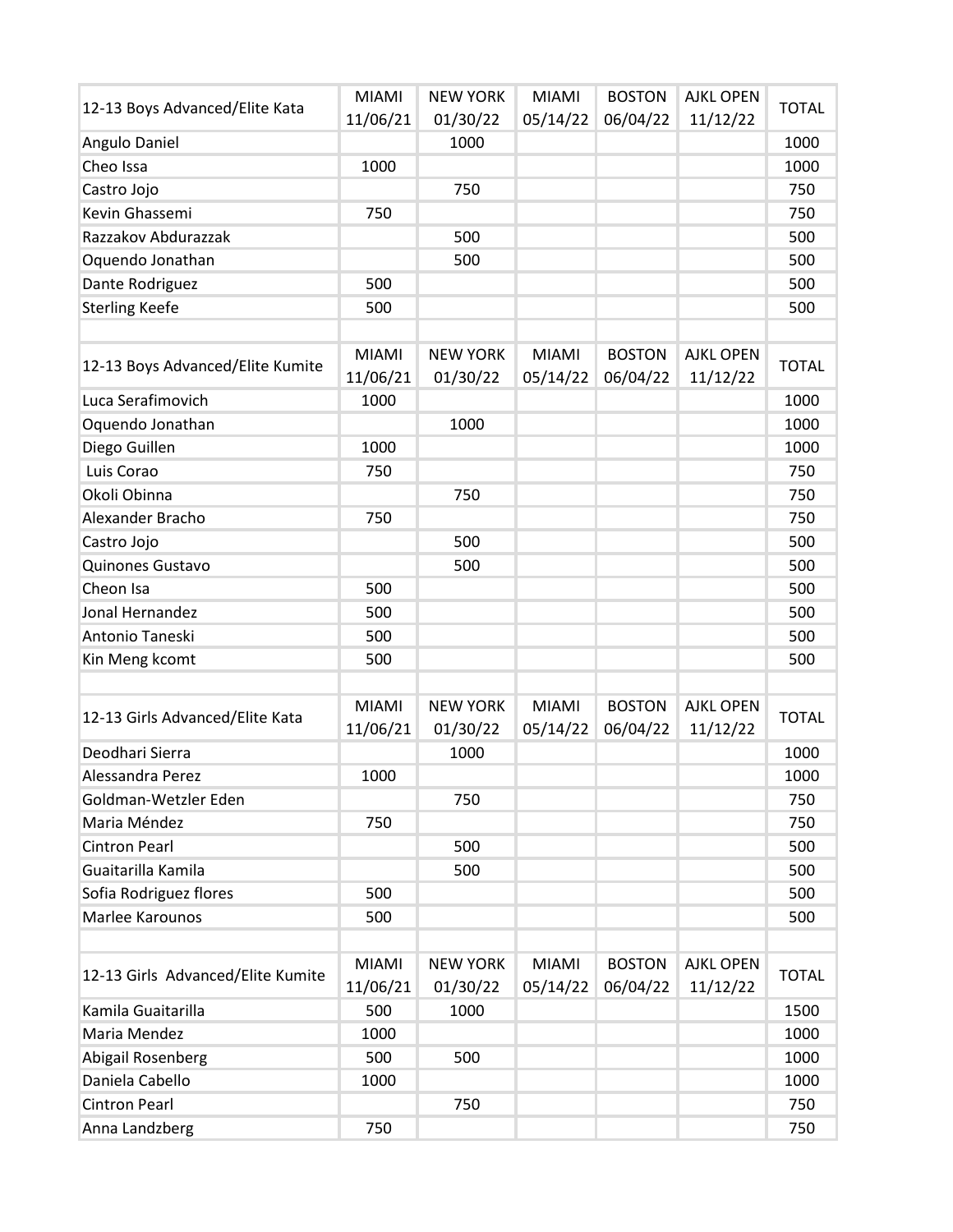| Gabriella Guillen                 | 750          |                 |              |               |                  | 750          |
|-----------------------------------|--------------|-----------------|--------------|---------------|------------------|--------------|
| Marlee Karounos                   | 500          |                 |              |               |                  | 500          |
|                                   |              |                 |              |               |                  |              |
|                                   | MIAMI        | <b>NEW YORK</b> | <b>MIAMI</b> | <b>BOSTON</b> | <b>AJKL OPEN</b> | <b>TOTAL</b> |
| 10-11 Boys Advanced/Elite Kata    | 11/06/21     | 01/30/22        | 05/14/22     | 06/04/22      | 11/12/22         |              |
| Angulo Santiago                   |              | 1000            |              |               |                  | 1000         |
| Adomas Rackauskas                 | 1000         |                 |              |               |                  | 1000         |
| Castro Jacob                      |              | 750             |              |               |                  | 750          |
| Dominic Scarpa                    | 750          |                 |              |               |                  | 750          |
| Aslanov Aykhan                    |              | 500             |              |               |                  | 500          |
| <b>Frazier Myles</b>              |              | 500             |              |               |                  | 500          |
| Cristofer Lara                    | 500          |                 |              |               |                  | 500          |
|                                   |              |                 |              |               |                  |              |
|                                   |              |                 |              |               |                  |              |
|                                   | <b>MIAMI</b> | <b>NEW YORK</b> | <b>MIAMI</b> | <b>BOSTON</b> | <b>AJKL OPEN</b> | <b>TOTAL</b> |
| 10-11 Boys Advanced/Elite Kumite  | 11/06/21     | 01/30/22        | 05/14/22     | 06/04/22      | 11/12/22         |              |
| <b>Shaurov Alexander</b>          |              | 1000            |              |               |                  | 1000         |
| Aaron Pwajok                      | 1000         |                 |              |               |                  | 1000         |
| <b>Frazier Myles</b>              |              | 750             |              |               |                  | 750          |
| Dominic Scarpa                    | 750          |                 |              |               |                  | 750          |
| Aslanov Aykhan                    |              | 500             |              |               |                  | 500          |
| Cristofer Lara                    | 500          |                 |              |               |                  | 500          |
| <b>Manuel Angel Ramos</b>         | 500          |                 |              |               |                  | 500          |
|                                   |              |                 |              |               |                  |              |
|                                   | <b>MIAMI</b> | <b>NEW YORK</b> | <b>MIAMI</b> | <b>BOSTON</b> | <b>AJKL OPEN</b> |              |
| 10-11 Girls Advanced/Elite Kata   | 11/06/21     | 01/30/22        | 05/14/22     | 06/04/22      | 11/12/22         | <b>TOTAL</b> |
| <b>Ella Vales</b>                 | 750          | 1000            |              |               |                  | 1750         |
| Isabella Sanchez                  | 1000         |                 |              |               |                  | 1000         |
| Zadrima Samantha                  |              | 750             |              |               |                  | 750          |
| Akde Maika                        |              | 500             |              |               |                  | 500          |
| Andrea Velazquez                  | 500          |                 |              |               |                  | 500          |
|                                   |              |                 |              |               |                  |              |
|                                   |              |                 |              |               |                  |              |
|                                   | <b>MIAMI</b> | <b>NEW YORK</b> | <b>MIAMI</b> | <b>BOSTON</b> | <b>AJKL OPEN</b> |              |
| 10-11 Girls Advanced/Elite Kumite | 11/06/21     | 01/30/22        | 05/14/22     | 06/04/22      | 11/12/22         | <b>TOTAL</b> |
| <b>Ella Vales</b>                 | 1000         | 1000            |              |               |                  | 2000         |
| Isabella Sanchez                  | 750          |                 |              |               |                  | 750          |
| Zadrima Samantha                  |              | 750             |              |               |                  | 750          |
| Shaurov Alexa                     |              | 500             |              |               |                  | 500          |
| Akde Maika                        |              | 500             |              |               |                  | 500          |
| Andrea Velazquez                  | 500          |                 |              |               |                  | 500          |
|                                   |              |                 |              |               |                  |              |
| 8-9 Boys Intermediate/Advanced    | <b>MIAMI</b> | <b>NEW YORK</b> | <b>MIAMI</b> | <b>BOSTON</b> | <b>AJKL OPEN</b> |              |
| Kata                              | 11/06/21     | 01/30/22        | 05/14/22     | 06/04/22      | 11/12/22         | <b>TOTAL</b> |
| <b>TBD</b>                        | <b>TBD</b>   | <b>TBD</b>      |              |               |                  | TBD          |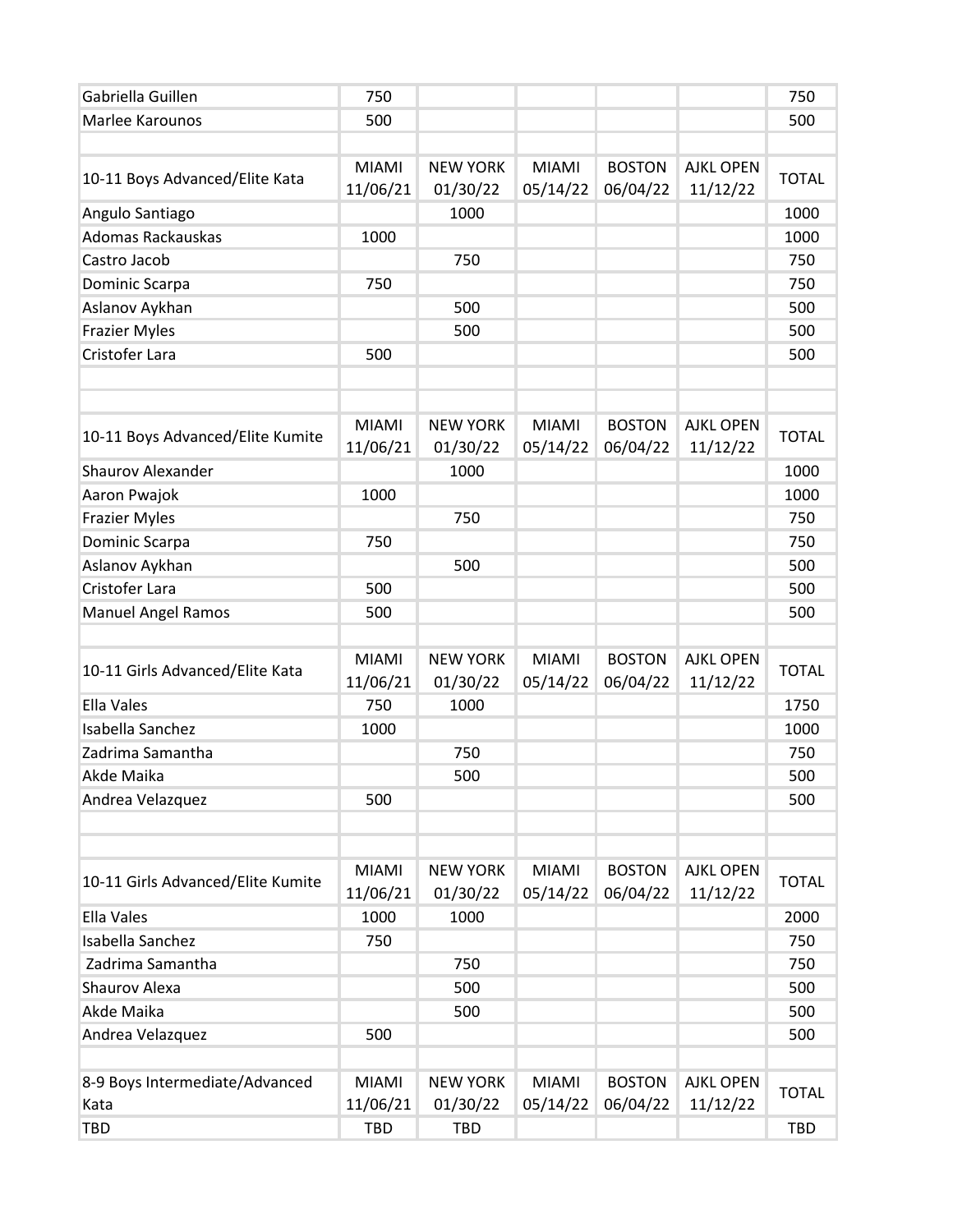| <b>TBD</b>                      | <b>TBD</b>   | <b>TBD</b>      |              |               |                  | <b>TBD</b>   |
|---------------------------------|--------------|-----------------|--------------|---------------|------------------|--------------|
| <b>TBD</b>                      | <b>TBD</b>   | <b>TBD</b>      |              |               |                  | <b>TBD</b>   |
| <b>TBD</b>                      | <b>TBD</b>   | <b>TBD</b>      |              |               |                  | <b>TBD</b>   |
|                                 |              |                 |              |               |                  |              |
| 8-9 Boys Intermediate /advanced | <b>MIAMI</b> | <b>NEW YORK</b> | <b>MIAMI</b> | <b>BOSTON</b> | <b>AJKL OPEN</b> |              |
| Kumite                          | 11/06/21     | 01/30/22        | 05/14/22     | 06/04/22      | 11/12/22         | <b>TOTAL</b> |
| <b>TBD</b>                      | <b>TBD</b>   | <b>TBD</b>      |              |               |                  | <b>TBD</b>   |
| <b>TBD</b>                      | <b>TBD</b>   | <b>TBD</b>      |              |               |                  | <b>TBD</b>   |
| <b>TBD</b>                      | <b>TBD</b>   | <b>TBD</b>      |              |               |                  | <b>TBD</b>   |
| <b>TBD</b>                      | <b>TBD</b>   | TBD             |              |               |                  | TBD          |
|                                 |              |                 |              |               |                  |              |
| 8-9 Girls Intermediate/Advanced | MIAMI        | <b>NEW YORK</b> | <b>MIAMI</b> | <b>BOSTON</b> | <b>AJKL OPEN</b> |              |
| Kata                            | 11/06/21     | 01/30/22        | 05/14/22     | 06/04/22      | 11/12/22         | <b>TOTAL</b> |
|                                 |              |                 |              |               |                  |              |
| <b>TBD</b>                      | <b>TBD</b>   | <b>TBD</b>      |              |               |                  | <b>TBD</b>   |
| <b>TBD</b>                      | <b>TBD</b>   | <b>TBD</b>      |              |               |                  | <b>TBD</b>   |
| <b>TBD</b>                      | <b>TBD</b>   | <b>TBD</b>      |              |               |                  | <b>TBD</b>   |
| <b>TBD</b>                      | <b>TBD</b>   | TBD             |              |               |                  | TBD          |
|                                 |              |                 |              |               |                  |              |
| 8-9 Girls Intermediate/advanced | MIAMI        | <b>NEW YORK</b> | <b>MIAMI</b> | <b>BOSTON</b> | <b>AJKL OPEN</b> | <b>TOTAL</b> |
| Kumite                          | 11/06/21     | 01/30/22        | 05/14/22     | 06/04/22      | 11/12/22         |              |
|                                 |              |                 |              |               |                  |              |
| <b>TBD</b>                      | <b>TBD</b>   | <b>TBD</b>      |              |               |                  | <b>TBD</b>   |
| <b>TBD</b>                      | <b>TBD</b>   | <b>TBD</b>      |              |               |                  | <b>TBD</b>   |
| <b>TBD</b>                      | <b>TBD</b>   | <b>TBD</b>      |              |               |                  | <b>TBD</b>   |
| <b>TBD</b>                      | <b>TBD</b>   | <b>TBD</b>      |              |               |                  | TBD          |
|                                 |              |                 |              |               |                  |              |
|                                 | <b>MIAMI</b> | <b>NEW YORK</b> | <b>MIAMI</b> | <b>BOSTON</b> | <b>AJKL OPEN</b> | <b>TOTAL</b> |
| 10-11 Boys Intermediate Kata    | 11/06/21     | 01/30/22        | 05/14/22     | 06/04/22      | 11/12/22         |              |
| <b>TBD</b>                      | <b>TBD</b>   | TBD             |              |               |                  | TBD          |
| <b>TBD</b>                      | <b>TBD</b>   | <b>TBD</b>      |              |               |                  | <b>TBD</b>   |
| <b>TBD</b>                      | <b>TBD</b>   | <b>TBD</b>      |              |               |                  | <b>TBD</b>   |
| <b>TBD</b>                      | <b>TBD</b>   | <b>TBD</b>      |              |               |                  | <b>TBD</b>   |
|                                 |              |                 |              |               |                  |              |
|                                 |              |                 |              |               |                  |              |
| 10-11 Boys Intermediate Kumite  | <b>MIAMI</b> | <b>NEW YORK</b> | <b>MIAMI</b> | <b>BOSTON</b> | <b>AJKL OPEN</b> | <b>TOTAL</b> |
|                                 | 11/06/21     | 01/30/22        | 05/14/22     | 06/04/22      | 11/12/22         |              |
| <b>TBD</b>                      | <b>TBD</b>   | <b>TBD</b>      |              |               |                  | <b>TBD</b>   |
| <b>TBD</b>                      | <b>TBD</b>   | <b>TBD</b>      |              |               |                  | <b>TBD</b>   |
| <b>TBD</b>                      | <b>TBD</b>   | <b>TBD</b>      |              |               |                  | <b>TBD</b>   |
| <b>TBD</b>                      | <b>TBD</b>   | <b>TBD</b>      |              |               |                  | <b>TBD</b>   |
|                                 |              |                 |              |               |                  |              |
| 10-11 Girls Intermediate Kata   | <b>MIAMI</b> | <b>NEW YORK</b> | <b>MIAMI</b> | <b>BOSTON</b> | <b>AJKL OPEN</b> | <b>TOTAL</b> |
|                                 | 11/06/21     | 01/30/22        | 05/14/22     | 06/04/22      | 11/12/22         |              |
| <b>TBD</b>                      | <b>TBD</b>   | <b>TBD</b>      |              |               |                  | <b>TBD</b>   |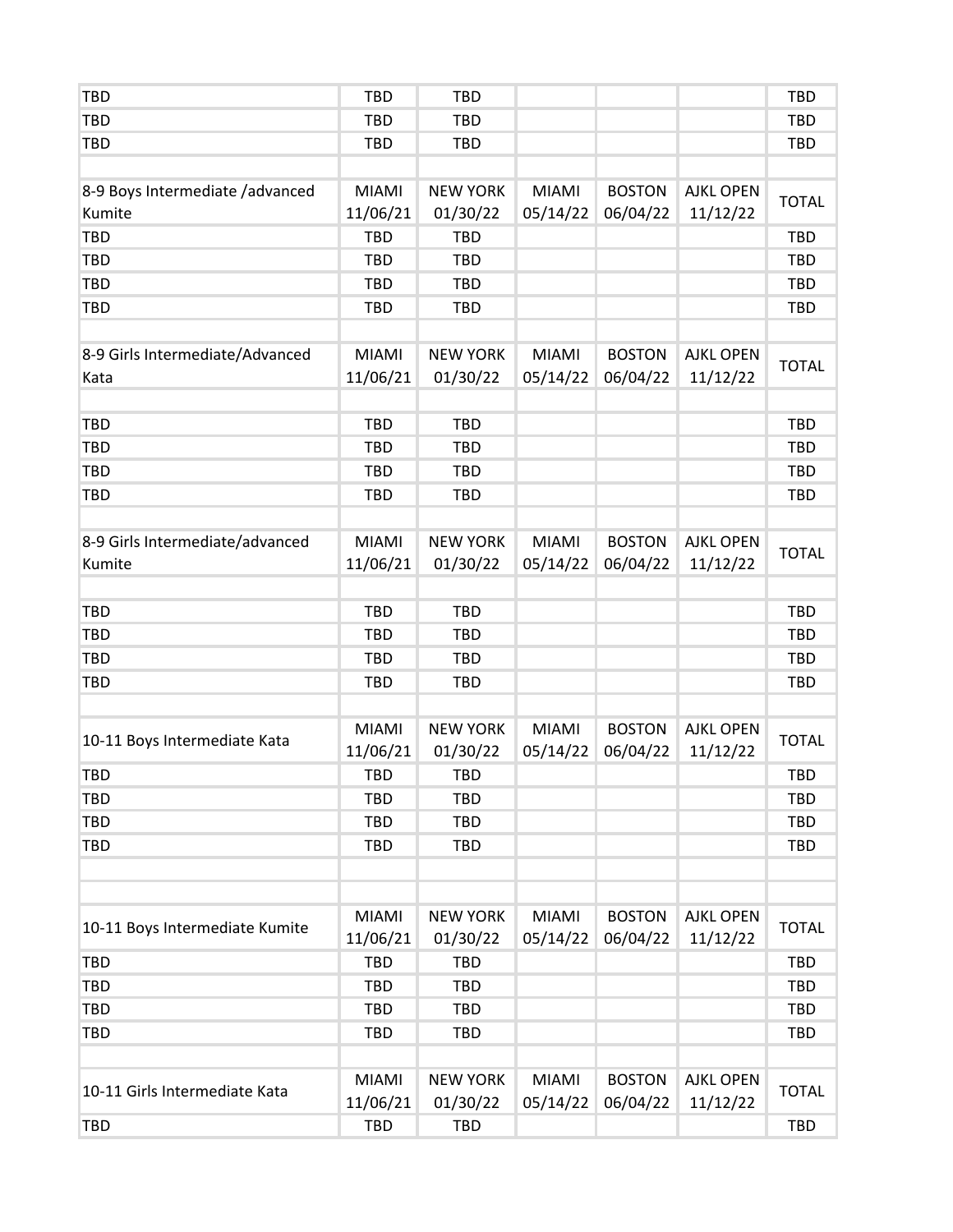| <b>TBD</b>                      | <b>TBD</b>               | <b>TBD</b>                  |                          |                           |                              | <b>TBD</b>   |
|---------------------------------|--------------------------|-----------------------------|--------------------------|---------------------------|------------------------------|--------------|
| <b>TBD</b>                      | <b>TBD</b>               | <b>TBD</b>                  |                          |                           |                              | <b>TBD</b>   |
| <b>TBD</b>                      | <b>TBD</b>               | <b>TBD</b>                  |                          |                           |                              | <b>TBD</b>   |
|                                 |                          |                             |                          |                           |                              |              |
|                                 |                          |                             |                          |                           |                              |              |
|                                 |                          |                             |                          |                           |                              |              |
| 10-11 Girls Intermediate Kumite | <b>MIAMI</b><br>11/06/21 | <b>NEW YORK</b><br>01/30/22 | <b>MIAMI</b><br>05/14/22 | <b>BOSTON</b><br>06/04/22 | <b>AJKL OPEN</b><br>11/12/22 | <b>TOTAL</b> |
| <b>TBD</b>                      | <b>TBD</b>               | <b>TBD</b>                  |                          |                           |                              | <b>TBD</b>   |
| <b>TBD</b>                      | <b>TBD</b>               | <b>TBD</b>                  |                          |                           |                              | <b>TBD</b>   |
| <b>TBD</b>                      | <b>TBD</b>               | <b>TBD</b>                  |                          |                           |                              | <b>TBD</b>   |
| <b>TBD</b>                      | <b>TBD</b>               | <b>TBD</b>                  |                          |                           |                              | <b>TBD</b>   |
|                                 |                          |                             |                          |                           |                              |              |
| 12-13 Boys Intermediate Kata    | <b>MIAMI</b><br>11/06/21 | <b>NEW YORK</b><br>01/30/22 | <b>MIAMI</b><br>05/14/22 | <b>BOSTON</b><br>06/04/22 | <b>AJKL OPEN</b><br>11/12/22 | <b>TOTAL</b> |
| <b>TBD</b>                      | <b>TBD</b>               | <b>TBD</b>                  |                          |                           |                              | <b>TBD</b>   |
| <b>TBD</b>                      | <b>TBD</b>               | <b>TBD</b>                  |                          |                           |                              | <b>TBD</b>   |
| <b>TBD</b>                      | <b>TBD</b>               | <b>TBD</b>                  |                          |                           |                              | <b>TBD</b>   |
| <b>TBD</b>                      | <b>TBD</b>               | <b>TBD</b>                  |                          |                           |                              | <b>TBD</b>   |
|                                 |                          |                             |                          |                           |                              |              |
|                                 |                          |                             |                          |                           |                              |              |
| 12-13 Boys Intermediate kumite  | <b>MIAMI</b><br>11/06/21 | <b>NEW YORK</b><br>01/30/22 | <b>MIAMI</b><br>05/14/22 | <b>BOSTON</b><br>06/04/22 | <b>AJKL OPEN</b><br>11/12/22 | <b>TOTAL</b> |
| <b>TBD</b>                      | <b>TBD</b>               | <b>TBD</b>                  |                          |                           |                              | <b>TBD</b>   |
| <b>TBD</b>                      | <b>TBD</b>               | <b>TBD</b>                  |                          |                           |                              | <b>TBD</b>   |
| <b>TBD</b>                      | <b>TBD</b>               | <b>TBD</b>                  |                          |                           |                              | <b>TBD</b>   |
| <b>TBD</b>                      | <b>TBD</b>               | <b>TBD</b>                  |                          |                           |                              | <b>TBD</b>   |
|                                 |                          |                             |                          |                           |                              |              |
|                                 |                          |                             |                          |                           |                              |              |
| 14-15 Boys Intermediate Kata    | <b>MIAMI</b><br>11/06/21 | <b>NEW YORK</b><br>01/30/22 | <b>MIAMI</b><br>05/14/22 | <b>BOSTON</b><br>06/04/22 | <b>AJKL OPEN</b><br>11/12/22 | <b>TOTAL</b> |
| <b>TBD</b>                      | <b>TBD</b>               | <b>TBD</b>                  |                          |                           |                              | <b>TBD</b>   |
| <b>TBD</b>                      | <b>TBD</b>               | <b>TBD</b>                  |                          |                           |                              | <b>TBD</b>   |
| <b>TBD</b>                      | <b>TBD</b>               | <b>TBD</b>                  |                          |                           |                              | <b>TBD</b>   |
| <b>TBD</b>                      | <b>TBD</b>               | <b>TBD</b>                  |                          |                           |                              | <b>TBD</b>   |
|                                 |                          |                             |                          |                           |                              |              |
|                                 |                          |                             |                          |                           |                              |              |
| 14-15 Boys Intermediate Kumite  | <b>MIAMI</b><br>11/06/21 | <b>NEW YORK</b><br>01/30/22 | <b>MIAMI</b><br>05/14/22 | <b>BOSTON</b><br>06/04/22 | <b>AJKL OPEN</b><br>11/12/22 | <b>TOTAL</b> |
| <b>TBD</b>                      | <b>TBD</b>               | <b>TBD</b>                  |                          |                           |                              | <b>TBD</b>   |
| <b>TBD</b>                      | <b>TBD</b>               | <b>TBD</b>                  |                          |                           |                              | <b>TBD</b>   |
| <b>TBD</b>                      | <b>TBD</b>               | <b>TBD</b>                  |                          |                           |                              | <b>TBD</b>   |
| <b>TBD</b>                      | <b>TBD</b>               | <b>TBD</b>                  |                          |                           |                              | <b>TBD</b>   |
|                                 |                          |                             |                          |                           |                              |              |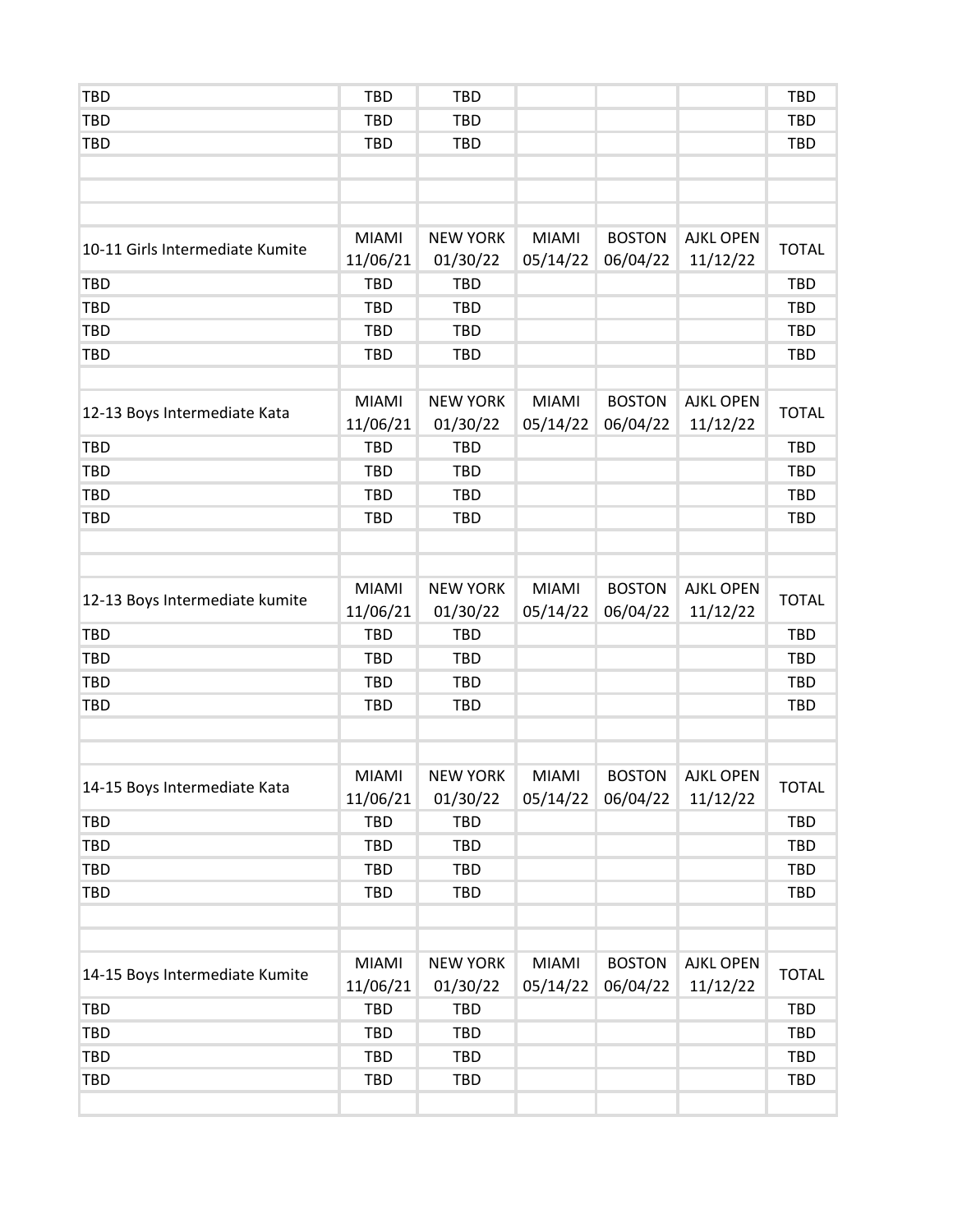| 14-15 Girls Intermediate Kata   | <b>MIAMI</b> | <b>NEW YORK</b> | <b>MIAMI</b> | <b>BOSTON</b> | <b>AJKL OPEN</b> | <b>TOTAL</b> |
|---------------------------------|--------------|-----------------|--------------|---------------|------------------|--------------|
|                                 | 11/06/21     | 01/30/22        | 05/14/22     | 06/04/22      | 11/12/22         |              |
| <b>TBD</b>                      | <b>TBD</b>   | <b>TBD</b>      |              |               |                  | <b>TBD</b>   |
| <b>TBD</b>                      | <b>TBD</b>   | <b>TBD</b>      |              |               |                  | <b>TBD</b>   |
| <b>TBD</b>                      | <b>TBD</b>   | <b>TBD</b>      |              |               |                  | <b>TBD</b>   |
| <b>TBD</b>                      | <b>TBD</b>   | <b>TBD</b>      |              |               |                  | <b>TBD</b>   |
|                                 |              |                 |              |               |                  |              |
|                                 |              |                 |              |               |                  |              |
| 14-15 Girls Intermediate Kumite | <b>MIAMI</b> | <b>NEW YORK</b> | <b>MIAMI</b> | <b>BOSTON</b> | <b>AJKL OPEN</b> | <b>TOTAL</b> |
|                                 | 11/06/21     | 01/30/22        | 05/14/22     | 06/04/22      | 11/12/22         |              |
| <b>TBD</b>                      | <b>TBD</b>   | <b>TBD</b>      |              |               |                  | <b>TBD</b>   |
| <b>TBD</b>                      | <b>TBD</b>   | <b>TBD</b>      |              |               |                  | <b>TBD</b>   |
| <b>TBD</b>                      | <b>TBD</b>   | <b>TBD</b>      |              |               |                  | <b>TBD</b>   |
| <b>TBD</b>                      | <b>TBD</b>   | <b>TBD</b>      |              |               |                  | <b>TBD</b>   |
|                                 |              |                 |              |               |                  |              |
|                                 |              |                 |              |               |                  |              |
| 16-17 Boys Intemediate Kata     | <b>MIAMI</b> | <b>NEW YORK</b> | <b>MIAMI</b> | <b>BOSTON</b> | <b>AJKL OPEN</b> | <b>TOTAL</b> |
|                                 | 11/06/21     | 01/30/22        | 05/14/22     | 06/04/22      | 11/12/22         |              |
| <b>TBD</b>                      | <b>TBD</b>   | <b>TBD</b>      |              |               |                  | <b>TBD</b>   |
| <b>TBD</b>                      | <b>TBD</b>   | <b>TBD</b>      |              |               |                  | <b>TBD</b>   |
| <b>TBD</b>                      | <b>TBD</b>   | <b>TBD</b>      |              |               |                  | <b>TBD</b>   |
| <b>TBD</b>                      | <b>TBD</b>   | <b>TBD</b>      |              |               |                  | <b>TBD</b>   |
|                                 |              |                 |              |               |                  |              |
|                                 |              |                 |              |               |                  |              |
| 16-17 Boys Intemediate kumite   | <b>MIAMI</b> | <b>NEW YORK</b> | <b>MIAMI</b> | <b>BOSTON</b> | <b>AJKL OPEN</b> | <b>TOTAL</b> |
|                                 | 11/06/21     | 01/30/22        | 05/14/22     | 06/04/22      | 11/12/22         |              |
| <b>TBD</b>                      | <b>TBD</b>   | <b>TBD</b>      |              |               |                  | <b>TBD</b>   |
| <b>TBD</b>                      | <b>TBD</b>   | <b>TBD</b>      |              |               |                  | <b>TBD</b>   |
| <b>TBD</b>                      | <b>TBD</b>   | <b>TBD</b>      |              |               |                  | <b>TBD</b>   |
| <b>TBD</b>                      | <b>TBD</b>   | <b>TBD</b>      |              |               |                  | <b>TBD</b>   |
|                                 |              |                 |              |               |                  |              |
|                                 |              |                 |              |               |                  |              |
| 16-17 girls Intemediate Kata    | <b>MIAMI</b> | <b>NEW YORK</b> | <b>MIAMI</b> | <b>BOSTON</b> | <b>AJKL OPEN</b> | <b>TOTAL</b> |
|                                 | 11/06/21     | 01/30/22        | 05/14/22     | 06/04/22      | 11/12/22         |              |
|                                 | <b>TBD</b>   | <b>TBD</b>      |              |               |                  | <b>TBD</b>   |
| <b>TBD</b>                      |              |                 |              |               |                  |              |
| <b>TBD</b>                      | <b>TBD</b>   | <b>TBD</b>      |              |               |                  | <b>TBD</b>   |
| <b>TBD</b>                      | <b>TBD</b>   | <b>TBD</b>      |              |               |                  | <b>TBD</b>   |
| <b>TBD</b>                      | <b>TBD</b>   | <b>TBD</b>      |              |               |                  | <b>TBD</b>   |
|                                 | <b>MIAMI</b> | <b>NEW YORK</b> | <b>MIAMI</b> | <b>BOSTON</b> | <b>AJKL OPEN</b> |              |
| 16-17 girls Intemediate Kumite  | 11/06/21     | 01/30/22        | 05/14/22     | 06/04/22      | 11/12/22         | <b>TOTAL</b> |
|                                 |              |                 |              |               |                  |              |
| <b>TBD</b>                      | <b>TBD</b>   | <b>TBD</b>      |              |               |                  | <b>TBD</b>   |
| <b>TBD</b>                      | <b>TBD</b>   | <b>TBD</b>      |              |               |                  | <b>TBD</b>   |
|                                 |              |                 |              |               |                  |              |